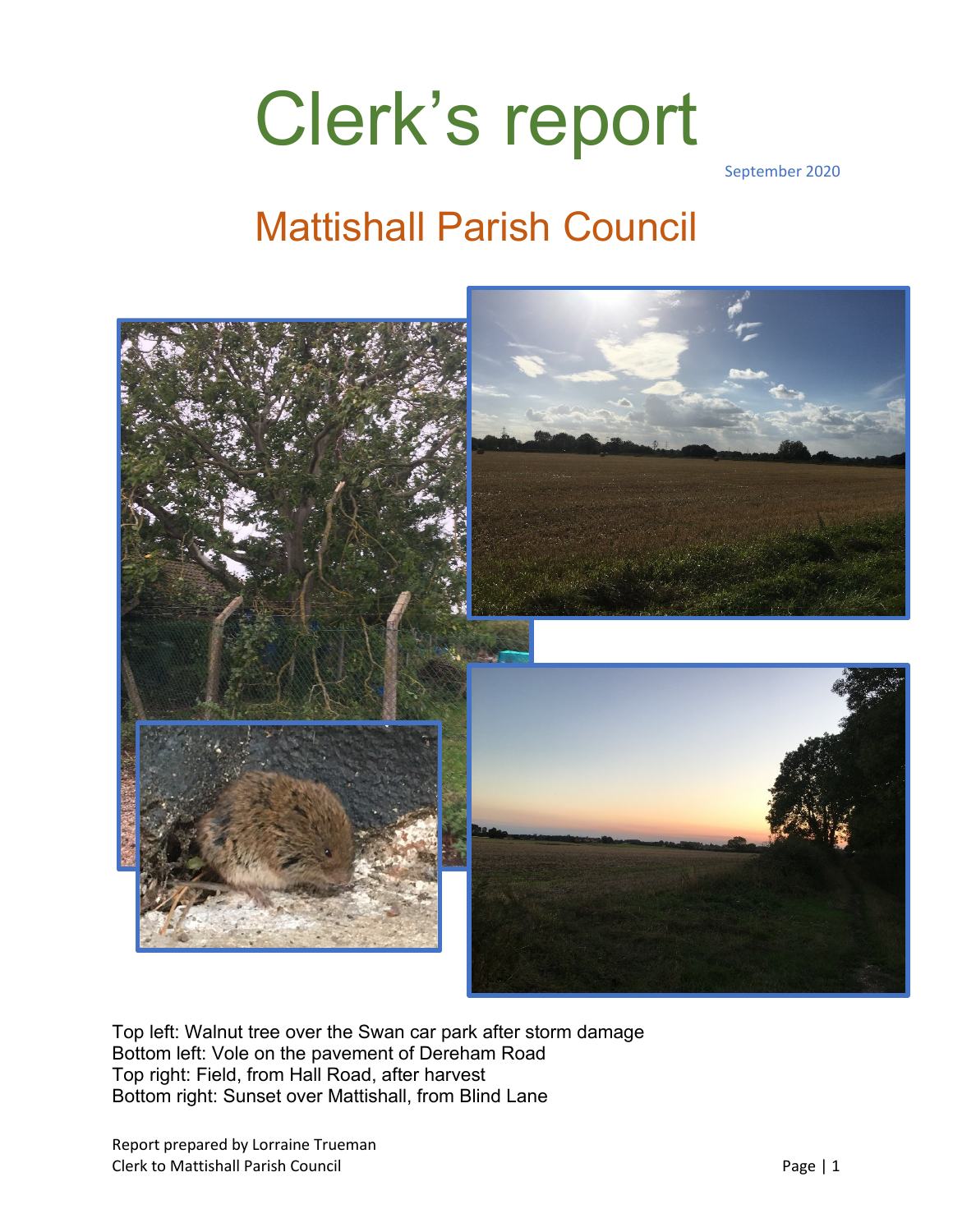# Clerk's report

September 2020

The items below relate to actions/resolutions from the 7 September meeting:

Item 7: The Youth Club is due to reopen from 2 October for a trial period of 5 weeks. Although the club is currently exempt under Covid Government rules, the meetings will run under strict Covid rules, which will mean each meeting will have 2 bubbles, with 5 in each bubble plus 1 staff member (rule of 6). All attendees will require to prebook any sessions they wish to join, and this will be managed by the YMCA staff.

Item 8: The re-plastering of the wall at the play area has been put on hold while the council decide if any additional maintenance work is required.

Item 9: The SAM2 sign has now been moved to Burgh Lane as requested by resident.

Item 12: A post on Facebook has been made asking for people's views on the advertising signage around the village.

Item 13: The litter pick was reduced to councillors only due to further lockdown measures announced shortly after the meeting. This was then cancelled due to the weather.

#### The items below relate to actions/resolutions from the 22 September meeting:

The Parish Council submitted their response to the online survey for the consultation – changes to the planning system and sent a letter of objection to the Ministry of Housing Community and Local Government. These are available on the website.

#### Items requiring explanation on the 5 October agenda

Item 6.4: Abel Homes and Breckland District Council met with some of the Parish Councillors to discuss the possibility of the Parish Council changing their minds with regards to the adoption of the open space at Walnut Tree Farm.

Item 6.5: Breckland District Council met with some of the Parish Councillors to discuss the planning application from Hopkins and Moore on the land south of Dereham Road.